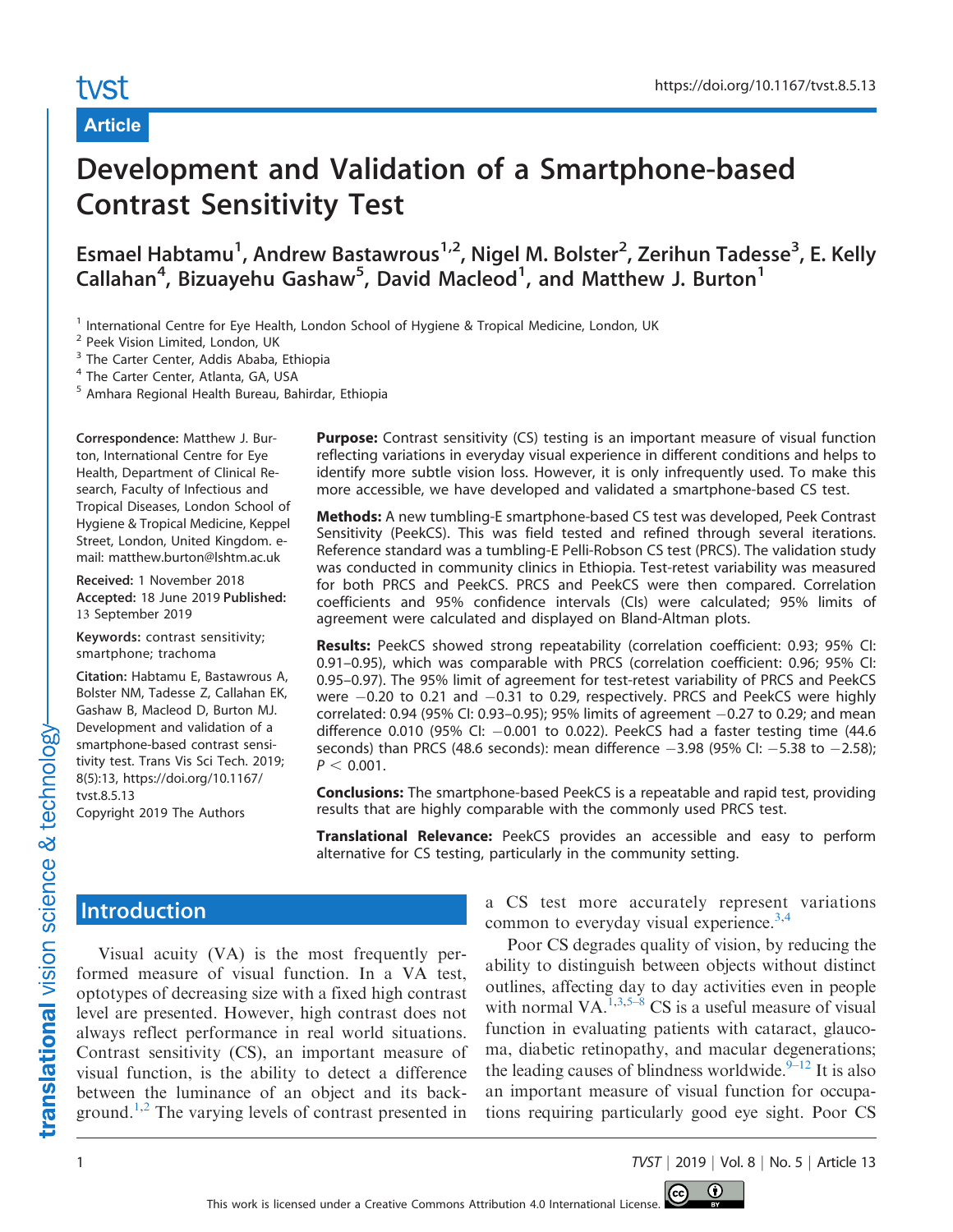can significantly limit activity and reduce quality of life. $2,12$  In a recent study from Ethiopia, poor CS was strongly associated with reduced quality of life scores in patients with trachomatous trichiasis. $13$ 

CS tests usually involve letters of a fixed size, which gradually become lighter through the test, until they are almost identical to background and impos-sible to detect.<sup>[1](#page-8-0),[14](#page-8-0)</sup> There are several chart and computer-based CS tests. Perhaps the most widely used is the Pelli-Robson Contrast Sensitivity (PRCS) test.<sup>[14](#page-8-0)</sup> This provides a reliable and repeatable measure of low spatial frequency CS, tested at 1 meter. It has been used in multiple studies as the reference standard for evaluating other CS tests.<sup>15,16</sup> The PRCS chart can be produced in a ''tumbling E'' format for use in a context with a low literacy level.

CS is infrequently measured in routine clinical practice, for several reasons: lack of familiarity, time constraints, interpretation difficulty or unavailability. PRCS is large and needs careful handling; therefore, it is less easy to use in outreach clinics. Other tests of CS, such as the Spaeth/Richman Contrast Sensitivity (SPARCS) test, require a computer with internet access, making them impractical for outreach or a low resource setting[.15,16](#page-8-0)

Increased availability of smartphones is transforming vision measurement and access to eye care services in hard to reach low-income settings.<sup>17</sup> Peek Vision is developing smartphone-based tools to address these needs (https://www.peekvision.org). The Peek Acuity app, which measures distance VA, has been found to be repeatable and reliable.<sup>[17](#page-8-0)</sup> Furthermore, the app's inclusion in a community vision screening program in rural Kenya demonstrated the robustness of smartphone-based tests in such settings as well as their ability to remain charged throughout an entire day's testing.

Various mobile electronic device based CS tests have been studied and developed.<sup>18–[25](#page-9-0)</sup> However, all of the tests designed for mobile devices were written for iOS and validated using Apple (Cupertino, CA) products.<sup>18[–24](#page-9-0)</sup> As of June 2019, the most basic models of the latest Apple smartphone, tablet, and MP4 player models (the iPhone 8, iPad, and iPod Touch) were 600, 400, and 200 USD, respectively (www.apple.com). Such costs are prohibitive for at-scale use in lowresource settings. As such these tend to represent a small fraction of the mobile device market in lowincome countries, with Apple accounting for less than 4% of the mobile phone market in Ethiopia, for example (http://gs.statcounter.com/vendor-marketshare/mobile/ethiopia). Smartphones running the Android operating system are widespread and constitute

the vast majority of the market in low-income countries. They are also comparatively inexpensive with devices being available for under 26 USD (www. walmart.com/ip/Tracfone-Alcatel-Raven-Prepaid-Smartphone/613852626). A CS test designed for Android devices is therefore necessary if such a test is to be sustainably introduced into clinical practice at scale in low-income countries. Furthermore, the aforementioned studies were each conducted in high resource settings in relatively small numbers of participants, with all but one having  $n \leq 40$ . A smartphone-based CS test designed for and validated in a low-income country is therefore desirable.

In addition, most of these studies used either Quick CSF (a computerized monitor-based test from a Bayesian adaptive procedure) or swept-frequencies or gratings, which probably are not as familiar as optotype-based tests either to a nonliterate patient or primary health care professional in a resource-limited setting, owing to their similarity to established VA tests. Moreover, there is limited evidence on the validity and applicability of the various commercially available mobile device-based CS test applications in nonliterate communities. Furthermore, subtle differences in testing methods such as viewing distance and lighting conditions, or size and screen brightness of different devices, or the variability of settings including the awareness and skill of the persons being tested and doing the test would provide varying results and would affect reliability of CS tests, indicting that more CS tests and applications need to be developed using various methods and in different settings. There is a need for a relatively simple and easy to use CS testing method, particularly by health cadres with limited training in communitybased efforts, to streamline comprehensive eye care service delivery.

In this study, we developed a new smartphonebased CS test and validated relative to the PRCS test for use at any level of the health care system, particularly in low-resource settings, and validated this in a study population with a low level of literacy. We refer to this new test as Peek Contrast Sensitivity (PeekCS). The rationale was to produce a smartphone CS test with sufficient accuracy to make CS testing much more widely available, easier, and potentially faster to perform across all settings.

#### Methods

This study was conducted in Ethiopia. It was approved by Ethiopian National Health Research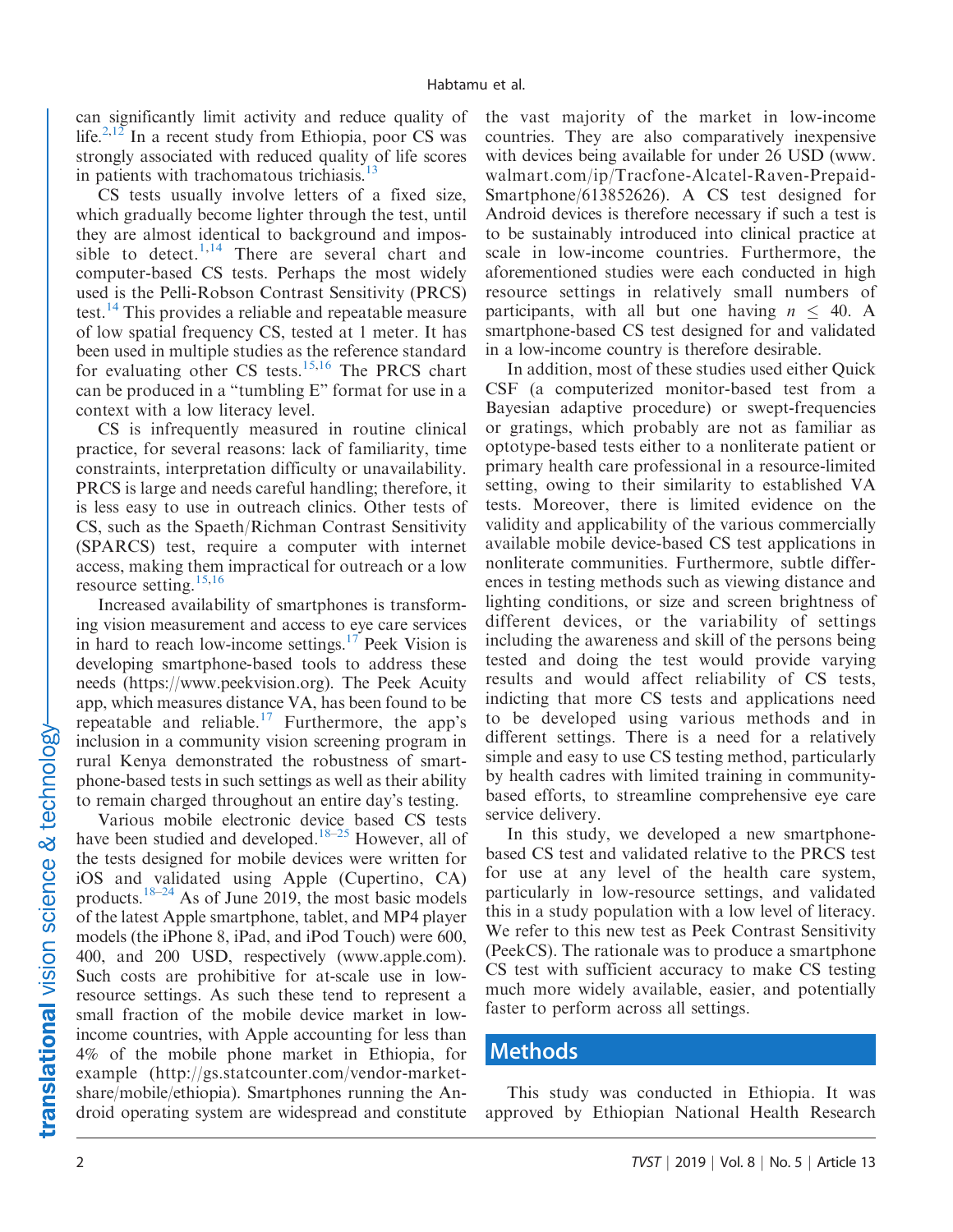|             | Optotype Gray    | Background Gray  | <b>Actual Peek</b>        | Standard | Pelli-Robson           |          |
|-------------|------------------|------------------|---------------------------|----------|------------------------|----------|
| Score Stage | <b>RGB Value</b> | <b>RGB Value</b> | CS Log <sub>10</sub> (CS) | Error    | Log <sub>10</sub> (CS) | Contrast |
|             | 0                | 255              | 0.006                     | 0.000007 | 0.00                   | Highest  |
| 2           | 164              | 255              | 0.20                      | 0.00040  | 0.15                   | Ε        |
| 3           | 197              | 254              | 0.35                      | 0.000625 | 0.30                   |          |
| 4           | 216              | 255              | 0.50                      | 0.00026  | 0.45                   |          |
| 5           | 229              | 255              | 0.65                      | 0.001225 | 0.60                   |          |
| 6           | 237              | 255              | 0.78                      | 0.00306  | 0.75                   |          |
| 7           | 242              | 254              | 0.96                      | 0.00208  | 0.90                   |          |
| 8           | 246              | 255              | 1.06                      | 0.03935  | 1.05                   |          |
| 9           | 248              | 255              | 1.16                      | 0.0017   | 1.20                   |          |
| 10          | 250              | 254              | 1.40                      | 0.01185  | 1.35                   |          |
| 11          | 250              | 253              | 1.53                      | 0.0184   | 1.50                   |          |
| 12          | 252              | 255              | 1.67                      | 0.00475  | 1.65                   |          |
| 13          | 246              | 248              | 1.71                      | 0.00875  | 1.80                   |          |
| 14          | 252              | 254              | 1.94                      | 0.0034   | 1.95                   |          |
| 15          | 254              | 255              | 2.00                      | 0.0076   | 2.10                   | E        |
| 16          | N/A              | N/A              | N/A                       | N/A      | 2.25                   | Lowest   |

Table 1. The RGB Values Used in the PeekCS Test<sup>a</sup>

N/A, not applicable; RGB, red, green, blue.

<sup>a</sup> Designed for a Sony Xperia Z3 for each Score Stage and the corresponding actual CS measured by a photometer in a darkened laboratory setting. Owing to the finite combinations of optotype and background grays, it is not possible to have an exact alignment between the contrast sensitivities tested with PeekCS and the Pelli-Robson charts. However, the difference between the two tests is never more than two-thirds of the difference between score stages (i.e., 0.10 log units).

Ethics Review Committee, London School of Hygiene & Tropical Medicine Ethics Committee, and Emory University Institutional Review Board. It was conducted in accordance with the Declaration of Helsinki. Written informed consent was obtained from all participants in Amharic before enrolment. Illiterate participants were read the information sheet and consent form; their consent was recorded by thumb print in the presence of a witness. This study was nested within a previously reported randomized placebo controlled trial of oral doxycycline for the prevention of postoperative trichiasis.<sup>[26](#page-9-0)</sup>

### Study Participants

Participants enrolled into the clinical trial were identified through community-based screening, and by organizing community-based surgical outreaches in health facilities in West Gojjam Zone, Amhara Region. Detailed methodology for identification, recruitment, and follow-up of participants has been previously described.<sup>26</sup> In summary, adults  $>18$  years with trachomatous trichiasis were identified, received surgical treatment, and immediately randomized to receive either oral doxycycline 100 mg per day for 28 days or placebo capsules. Follow-up was conducted at

10 days, and at 1, 6, and 12 months to examine for postoperative trichiasis, corneal opacity, and vision change. The CS test development and validation were conducted during the final 12-month follow-up. The data from the final validation were collected between April 4, and May 7, 2017.

#### PeekCS Test Development

The development of the smartphone-based PeekCS test went through multiple stepwise iterations. The development process is described in the [Supplemen](https://arvo.silverchair-cdn.com/arvo/content_public/journal/tvst/938184/tvst-08-04-34_s01.pdf?Expires=1568212355&Signature=AZu~13WOkaWzDjerMafHtCaU40ZQHjyz~FZaKe39BN9qj-n3~E8iq3RCYwKQ9v7t8CNl2TUir6n6NkU3PeYRwKfPvFbqIy9Frkiuap70YJ-iouZawpeUUCOJ0M7qg8~pU~SOhwDVui4oGwmUUGWOoqioFpluJkhkPfB4vVmi3V5Bv-32gX~HG3isAO3U1CBTwz2tOWuN~MfA2NDm4EfAEqkTn0am4kj~YuOvG1t68RQHJq99FWK1padizOJ6B5vV~LDU9YOPIlV~0VlT9-PJzRpSC451IRdTQXUV88fxeMHf9aght9AJ~1ErIczETiqdo-lsipZ22MA57a2yZu7KRg__&Key-Pair-Id=APKAIE5G5CRDK6RD3PGA)[tary Material](https://arvo.silverchair-cdn.com/arvo/content_public/journal/tvst/938184/tvst-08-04-34_s01.pdf?Expires=1568212355&Signature=AZu~13WOkaWzDjerMafHtCaU40ZQHjyz~FZaKe39BN9qj-n3~E8iq3RCYwKQ9v7t8CNl2TUir6n6NkU3PeYRwKfPvFbqIy9Frkiuap70YJ-iouZawpeUUCOJ0M7qg8~pU~SOhwDVui4oGwmUUGWOoqioFpluJkhkPfB4vVmi3V5Bv-32gX~HG3isAO3U1CBTwz2tOWuN~MfA2NDm4EfAEqkTn0am4kj~YuOvG1t68RQHJq99FWK1padizOJ6B5vV~LDU9YOPIlV~0VlT9-PJzRpSC451IRdTQXUV88fxeMHf9aght9AJ~1ErIczETiqdo-lsipZ22MA57a2yZu7KRg__&Key-Pair-Id=APKAIE5G5CRDK6RD3PGA). Within each development cycle, we tested performance in a new group of study participants. As the reference test, we used two separate 1 meter ''Tumbling – E'' PRCS charts (Precision Vision, Woodstock, IL) ordered and made specifically for use in this study population with low literacy level, following the standard instruction and described in the [Supplementary Material.](https://arvo.silverchair-cdn.com/arvo/content_public/journal/tvst/938184/tvst-08-04-34_s01.pdf?Expires=1568212355&Signature=AZu~13WOkaWzDjerMafHtCaU40ZQHjyz~FZaKe39BN9qj-n3~E8iq3RCYwKQ9v7t8CNl2TUir6n6NkU3PeYRwKfPvFbqIy9Frkiuap70YJ-iouZawpeUUCOJ0M7qg8~pU~SOhwDVui4oGwmUUGWOoqioFpluJkhkPfB4vVmi3V5Bv-32gX~HG3isAO3U1CBTwz2tOWuN~MfA2NDm4EfAEqkTn0am4kj~YuOvG1t68RQHJq99FWK1padizOJ6B5vV~LDU9YOPIlV~0VlT9-PJzRpSC451IRdTQXUV88fxeMHf9aght9AJ~1ErIczETiqdo-lsipZ22MA57a2yZu7KRg__&Key-Pair-Id=APKAIE5G5CRDK6RD3PGA)

### Final PeekCS Test

The final PeekCS test version was performed using a Sony Xperia Z3 (Android 4.4). The settings for each CS are shown in Table 1. The smartphone was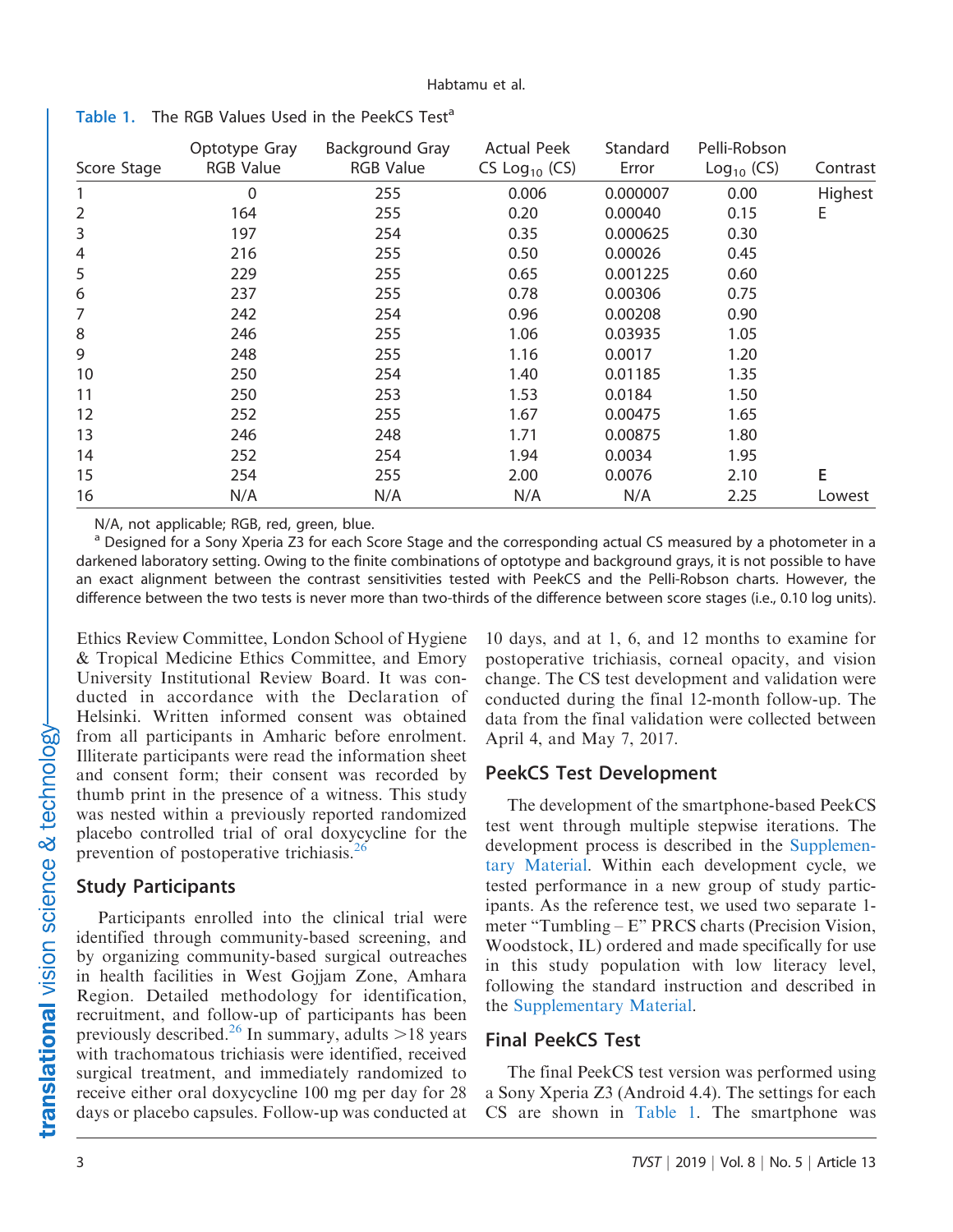mounted on a tripod with a "Twist Grip" clamp. Eyes were tested separately at 1 meter. Screen brightness was set to 100%. One letter "E" was displayed at a time in one of four random orientations. The tester swiped the screen in the direction the participant indicated, to record the response. The test logic and method are described in detail in Online [Supplemen](https://arvo.silverchair-cdn.com/arvo/content_public/journal/tvst/938184/tvst-08-04-34_s01.pdf?Expires=1568212355&Signature=AZu~13WOkaWzDjerMafHtCaU40ZQHjyz~FZaKe39BN9qj-n3~E8iq3RCYwKQ9v7t8CNl2TUir6n6NkU3PeYRwKfPvFbqIy9Frkiuap70YJ-iouZawpeUUCOJ0M7qg8~pU~SOhwDVui4oGwmUUGWOoqioFpluJkhkPfB4vVmi3V5Bv-32gX~HG3isAO3U1CBTwz2tOWuN~MfA2NDm4EfAEqkTn0am4kj~YuOvG1t68RQHJq99FWK1padizOJ6B5vV~LDU9YOPIlV~0VlT9-PJzRpSC451IRdTQXUV88fxeMHf9aght9AJ~1ErIczETiqdo-lsipZ22MA57a2yZu7KRg__&Key-Pair-Id=APKAIE5G5CRDK6RD3PGA)[tary Material](https://arvo.silverchair-cdn.com/arvo/content_public/journal/tvst/938184/tvst-08-04-34_s01.pdf?Expires=1568212355&Signature=AZu~13WOkaWzDjerMafHtCaU40ZQHjyz~FZaKe39BN9qj-n3~E8iq3RCYwKQ9v7t8CNl2TUir6n6NkU3PeYRwKfPvFbqIy9Frkiuap70YJ-iouZawpeUUCOJ0M7qg8~pU~SOhwDVui4oGwmUUGWOoqioFpluJkhkPfB4vVmi3V5Bv-32gX~HG3isAO3U1CBTwz2tOWuN~MfA2NDm4EfAEqkTn0am4kj~YuOvG1t68RQHJq99FWK1padizOJ6B5vV~LDU9YOPIlV~0VlT9-PJzRpSC451IRdTQXUV88fxeMHf9aght9AJ~1ErIczETiqdo-lsipZ22MA57a2yZu7KRg__&Key-Pair-Id=APKAIE5G5CRDK6RD3PGA) and [Figure S2.](https://arvo.silverchair-cdn.com/arvo/content_public/journal/tvst/938184/tvst-08-04-34_s03.pdf?Expires=1568212355&Signature=K4JYi6~yufaK1hP-PNzYOg8H~XMqylsfUMVZlFnTLTep3gHxZryKIhOvFMBlmu3lF2FmAGAwPn1c96YPDLY5~ckgtcxQ~c17MDXkxUUK-Vtx0xzHXtJYmIp4yAFXB53W1X6VeMEzEoKxxZpfc-w4a8ndfwUJ3Wr3vrXjKGo0fIu45dABaWlECf3KtUyKhmBrM7kXLdbnzM9L7wBGIhv5TG6pGdWw7SIJI~sNYmFYtWyyof~97QH~blNAhacW1IGUWM8vfS9HXnGZP1LHL3ElxcCFV7xXriPVjPpViaZ~0E~nzrXiMh4btxvoYaWhrlnsRug09sOy7tmWT6lx2IUnFQ__&Key-Pair-Id=APKAIE5G5CRDK6RD3PGA) At the end of the test, the application displays the log CS result.

#### Validation Procedures

All CS tests were conducted prior to any ocular examination. Four CS tests were performed for each eye separately: two PRCS (different charts) and two PeekCS. Each test was completed for right eye and then left eye before doing the next test. Test order was chosen at random using a computer-generated random table. The four possible testing orders were: (1) PeekCS1, PRCS1, PeekCS2, PRCS2; (2) PRCS1, PeekCS1, PeekCS2, PRCS2; (3) PeekCS1, PRCS1, PRCS2, PeekCS2; (4) PRCS1, PeekCS1, PRCS2, PeekCS2. A single health officer conducted both tests in the same room with adequate natural light. Ambient light was measured using an ISO-TECH ILM 1332A Lux meter for the adjacent places where the Pelli-Robson charts and smartphone were positioned for testing. The PeekCS app also displays an alert if the phone's integrated light sensor detected an ambient light level exceeding 900 lux. Participants were given sufficient time to identify the direction of each letter, particularly when near threshold. VA was measured. Eyes were examined with  $2.5\times$  loupes and torch for signs related to trachoma including trichiasis and corneal opacification. The detailed examination methodology has been previously described.<sup>[26](#page-9-0)</sup>

### Statistical Analysis

Data were double-entered into Access (Microsoft), cleaned, and transferred to Stata 14.2 (StataCorp) for analysis. Demographic and clinical data were summarized using means and proportions. Data from both right and left eyes are used in this analysis.

Test-retest variability was analyzed for PRCS1 versus PRCS2 and PeekCS1 versus PeekCS2. PRCS was compared with PeekCS by combining the first and second test pairs of each. Correlation coefficients and 95% CIs were generated to determine linear relationship between tests. Scatter plots were used to plot the distribution comparisons between tests. Bland-Altman plots were generated from the individual's mean CS score measured by the two tests being compared and the difference in CS between the two test results. The 95% CI limits of agreement were calculated as the mean difference between tests  $\pm$  1.96 multiplied by the standard deviation of the mean differences. $27$  Mean differences in CS, test times, and room brightness were estimated using mixed effect linear regression models. A mixed effect model was used to account for the fact that each participant contributed CS tests from both eyes, and when comparing PeekCS and PRCS, each eye contributed two CS tests, so the model included random intercepts for both patient and eye, with eye nested within patient.

## **Results**

CS was measured using two PRCS charts and the final version of PeekCS for 147 individuals (294 eyes). Demographic and clinical characteristics are described in [Table 2.](#page-4-0) Participants had a mean age of 50.3 years (range, 18–82 years) and were predominantly female (110/147 [74.8%]) and illiterate (128/147 [87.1%]). All participants had received corrective upper eyelid surgery for trachomatous trichiasis in at least one eye 12 months prior to this data collection: 50 (34%) right eyelid surgery only, 73 (49.7%) left eyelid surgery only, and 24 (16.3%) both eyelids. Overall, 171/294 (58.2%) of the eyes tested for CS had previously undergone trichiasis surgery. Among the 294 eyes, 67 (22.8%) had trichiasis at 12 months, of which the majority (60/67 [89.5%]) were minor trichiasis (one to five lashes touching the eye). Some degree of corneal opacity was reported in two thirds of eyes [\(Table 2\)](#page-4-0). In 69 (32.5%) eyes, there was central corneal opacity and 60 (20.4%) eyes had off center opacities, encroaching within the central 4 mm. Eight (2.7%) eyes had easily visible mature cataract. VA was impaired in 101 (34.4%) eyes ([Table 2\)](#page-4-0).

The comparison between the four tests repeatability and correlation results are presented in [Table 3](#page-5-0). The PRCS test had very strong test-retest characteristics with a correlation of 0.96 (95% CI: 0.95–0.97) and no evidence of systematic difference in mean (''bias'') between the two tests (mean difference: 0.004; 95% CI: -0.008 to 0.016). The scatter plot [\(Fig. 1a](#page-6-0)) shows that the fitted line is very close to the line of equality. The 95% limits of agreement in the Bland-Altman analysis ([Fig. 1b](#page-6-0)) were between  $-0.20$  and 0.21, indicating that in 95% of repeated tests the difference would be less than two PRCS steps. In this analysis, 59.5% of paired observations were identical, and a further 37.4% scored only one step difference.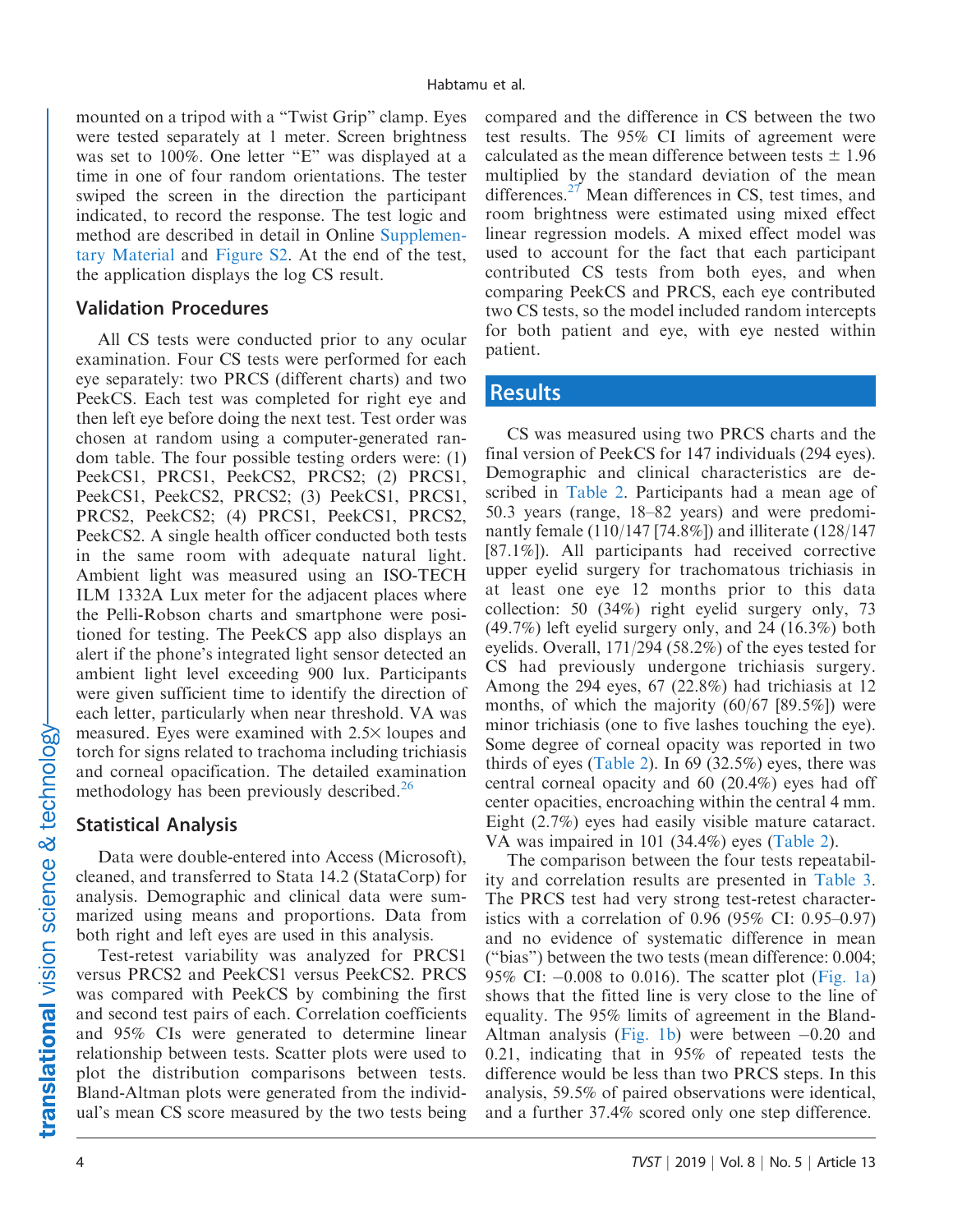<span id="page-4-0"></span>

|              | Table 2. Demographic and Clinical Characteristic of |  |  |
|--------------|-----------------------------------------------------|--|--|
| Participants |                                                     |  |  |

| Characteristics                       | No. (%)         |  |  |
|---------------------------------------|-----------------|--|--|
| Demographic, $n = 147$                |                 |  |  |
| Age, mean $\pm$ SD, y                 | $50.3 \pm 13.7$ |  |  |
| Female                                | 110 (74.8)      |  |  |
| <b>Illiterate</b>                     | 128 (87.1)      |  |  |
| Eye, $n = 294$                        |                 |  |  |
| VA                                    |                 |  |  |
| Normal $(≥6/18)$                      | 193 (65.6)      |  |  |
| Moderate visual impairment            | 95 (32.3)       |  |  |
| ( <b>6/18</b> to <b>≥6/60</b> )       |                 |  |  |
| Severe visual impairment              | 2(0.7)          |  |  |
| $(6/60 to \geq3/60)$                  |                 |  |  |
| Blind $(<3/60)$                       | 4(1.4)          |  |  |
| Previous trichiasis surgery           |                 |  |  |
| No                                    | 123 (41.8)      |  |  |
| Yes                                   | 171 (58.2)      |  |  |
| Trichiasis (number of lashes          |                 |  |  |
| currently touching eye)               |                 |  |  |
| No trichiasis                         | 227 (77.2)      |  |  |
| None (epilating)                      | 3(1.0)          |  |  |
| $1 - 5$                               | 57 (19.4)       |  |  |
| $6 - 9$                               | 5(1.7)          |  |  |
| $10 - 19$                             | 2(0.7)          |  |  |
| Corneal opacity                       |                 |  |  |
| None (CC0)                            | 99 (33.7)       |  |  |
| Peripheral (CC1) <sup>a</sup>         | 66 (22.5)       |  |  |
| Off center, faint (CC2a) <sup>b</sup> | 57 (19.4)       |  |  |
| Off center, dense (CC2b) <sup>b</sup> | 3(1.0)          |  |  |
| Central, faint (CC2c) <sup>c</sup>    | 60 (20.4)       |  |  |
| Central, dense (CC2d) <sup>c</sup>    | 9(3.1)          |  |  |
| Total central, dense (CC3)            | 0(0.0)          |  |  |
| Phthisis (CC4)                        | 0(0.0)          |  |  |

Faint indicates pupil margin is visible through the opacity; dense indicates the pupil margin is not visible through the opacity.<br><sup>a</sup> Peripheral is outside the central 4 mm.

b Off center is within the central 4 mm but does not involve the central 1 mm.<br><sup>c</sup> Central involves the central 1 mm of the cornea.

PeekCS showed strong repeatability with a correlation of 0.93 (95% CI: 0.91–0.95). There was no evidence of bias between the two PeekCS tests (mean difference: -0.012; 95% CI: -0.030 to 0.005). The scatter plot and Bland-Altman for PeekCS repeatability are shown in [Figures 1c](#page-6-0) and [1d](#page-6-0). The 95% limit of agreement between PeekCS1 and PeekCS2 were

slightly wider than the PRCS tests at  $-0.31$  to 0.29. This is roughly equivalent to two PRCS steps, with 38.4% of paired observations being identical, and a further 50.7% scoring only one step difference between the two PeekCS tests.

Combining the two sets of PRCS versus PeekCS comparisons (PRCS1 versus PeekCS1 and PRCS2 versus PeekCS2) found a high degree of correlation 0.94 (95% CI: 0.93–0.95) [\(Table 3\)](#page-5-0). The Bland-Altman  $95\%$  limits of agreement were  $-0.27$  and 0.29, equivalent to two PRCS steps; with 45.6% of paired observations being identical, and a further 44.7% scoring only one step difference between the two tests ([Fig. 2](#page-6-0)). The estimated mean difference between PRCS and PeekCS was 0.010 (95% CI: -0.001 to 0.022), with the slightly higher mean score in PRCS. The upper bound of this CI represents only approximately one-seventh of a PRCS step.

Test time for PeekCS was faster than PRCS: mean PRCS test time was 48.6 seconds and PeekCS was 44.6 seconds (mean difference: -3.98; 95% CI: -5.38 to  $-2.58$ ;  $P < 0.001$ ). The second round of testing was significantly faster for both PRCS (PRCS1 versus PRCS2 mean difference: -8.29; 95% CI: -9.63 to  $-6.94$ ;  $P = \langle 0.0001 \rangle$  and PeekCS (PeekCS1 versus PeekCS2 mean difference:  $-7.41$ ; 95% CI:  $-9.34$  to  $-5.49; P = <0.0001$ ).

There was no difference in mean room illuminance between the first and the second PeekCS tests (mean 303.7 lux versus 304.2 lux; mean difference: 0.46; 95% CI:  $-4.86$  to 5.78;  $P = 0.865$ ) and the first and second PRCS tests (mean 294.2 lux versus 297.6 lux; mean difference: 3.45; 95% CI:  $-2.18$  to 9.07;  $P = 0.230$ ). The average room brightness was slightly higher for PeekCS compared with PRCS (mean difference: 8.06 lux;  $95\%$  CI: 3.48-12.64;  $P = 0.001$ ).

The white areas of the PRCS test charts have a reflectance of  $69.8\%,^{28,29}$  $69.8\%,^{28,29}$  $69.8\%,^{28,29}$  $69.8\%,^{28,29}$  $69.8\%,^{28,29}$  and thus the luminance of these areas can be approximated to the illuminance multiplied by the reflectance divided by pi (that is mean luminances of 65.4 and 66.1  $cd/m^2$ ; mean difference: 0.77; 95% CI: -0.48 to 2.02). The background luminance of the chart was therefore within a range for which the CS of the participant is known not to vary from that measured at the manufacturer's recommended background luminance of 85 cd/m<sup>2</sup> (www.precision-vision.com/product/pellirobsonsloanlettercontrastchart), owing to effects such as pupil miosis. $29$ 

The reflectance of the Sony Xperia Z series display has been measured to be approximately 5.6% (http:// www.displaymate.com/Smartphone\_ShootOut\_3.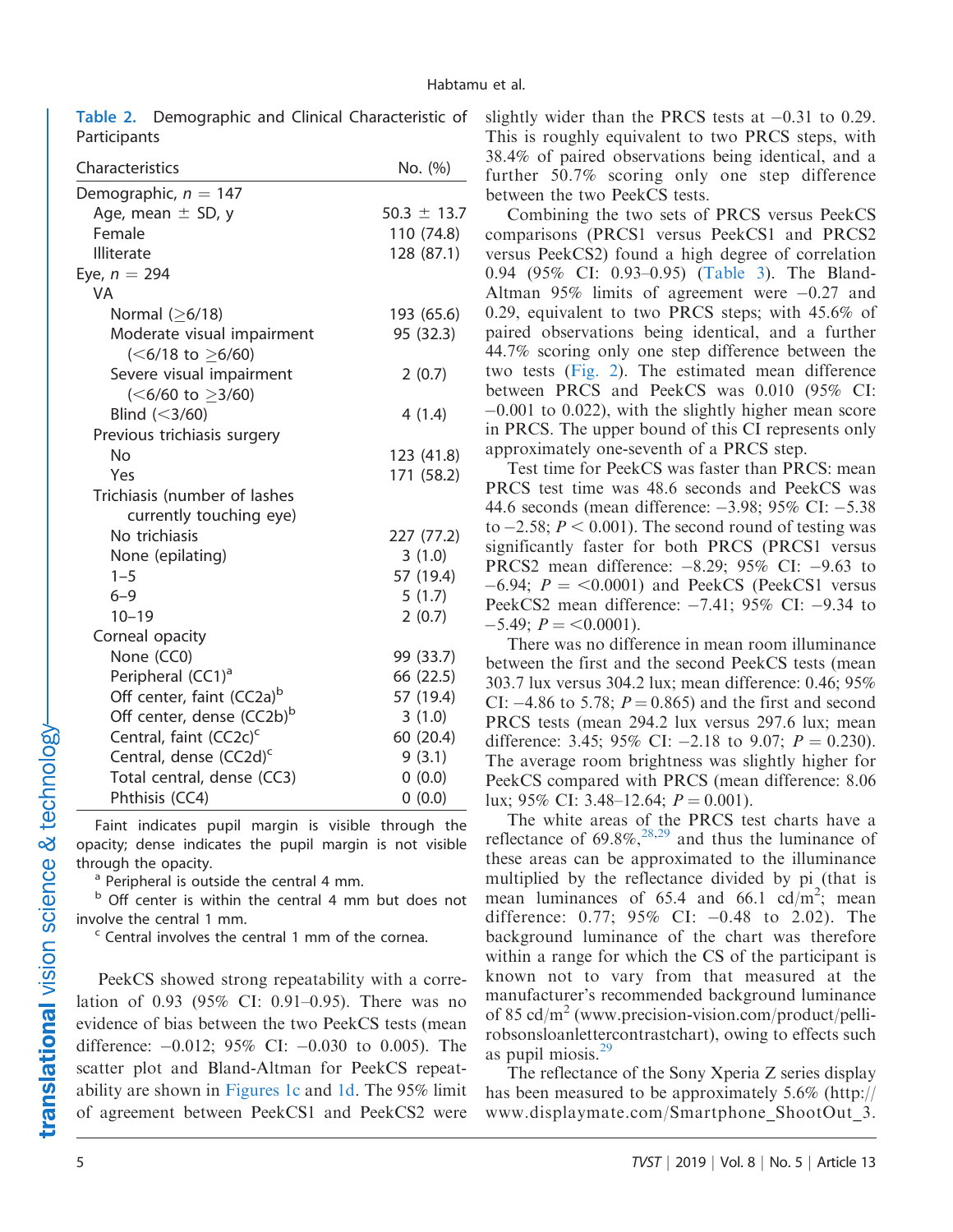| <b>Tests</b>                 | Mean (95% CI)          | Mean Difference (95% CI)      | 95% Limit of Agreement |
|------------------------------|------------------------|-------------------------------|------------------------|
| PRCS1 vs. PRCS2              |                        |                               |                        |
| PRC <sub>S1</sub>            | 1.407 (1.349 to 1.465) | $0.004$ (-0.008 to 0.016)     | $-0.20$ to 0.21        |
| PRCS <sub>2</sub>            | 1.403 (1.345 to 1.461) |                               |                        |
| PeekCS1 vs. PeekCS2          |                        |                               |                        |
| PeekCS1                      | 1.389 (1.328 to 1.450) | $-0.012$ ( $-0.030$ to 0.005) | $-0.31$ to 0.29        |
| PeekCS2                      | 1.401 (1.340 to 1.462) |                               |                        |
| PRCS vs. PeekCS <sup>b</sup> |                        |                               |                        |
| <b>PRCS</b>                  | 1.405 (1.346 to 1.464) | $0.010$ (-0.001 to 0.022)     | $-0.27$ to 0.29        |
| PeekCS                       | 1.395 (1.336 to 1.454) |                               |                        |

<span id="page-5-0"></span>

| Table 3. Repeatability and Correlation of CS Tests <sup>a</sup> |  |  |  |
|-----------------------------------------------------------------|--|--|--|
|                                                                 |  |  |  |

<sup>a</sup> All analyses are adjusted for bilateral eye data using mixed effects models.

<sup>b</sup> Combined analysis of the first and second PRCS and PeekCS pairs, adjusted using mixed effects models.

#### Table 3. Extended

| <b>Tests</b>                 | Pearson Correlation Coefficient (95% CI) | Intraclass Correlation Coefficient (95% CI) |  |  |
|------------------------------|------------------------------------------|---------------------------------------------|--|--|
| PRCS1 vs. PRCS2              |                                          |                                             |  |  |
| PRC <sub>S1</sub>            | $0.96$ (0.95 to 0.97)                    | $0.96$ (0.95 to 0.97)                       |  |  |
| PRCS <sub>2</sub>            |                                          |                                             |  |  |
| PeekCS1 vs. PeekCS2          |                                          |                                             |  |  |
| PeekCS1                      | $0.93$ (0.91 to 0.95)                    | $0.93$ (0.91 to 0.95)                       |  |  |
| PeekCS2                      |                                          |                                             |  |  |
| PRCS vs. PeekCS <sup>b</sup> |                                          |                                             |  |  |
| <b>PRCS</b>                  | $0.94$ (0.93 to 0.95)                    | $0.94$ (0.92 to 0.95)                       |  |  |
| PeekCS                       |                                          |                                             |  |  |

htm). This implies that reflection of ambient light contributes approximately an added 5.4  $cd/m^2$  to screen luminance, that is 5.6% of the illuminance divided by pi. The overall effect on brightness is therefore marginal.

The effect of such a reflection, if assumed to be uniform across the display, can be determined by recalculating the log contrast sensitivities of each stage after adding 5.4  $c\bar{d}/m^2$  to the luminances measured in darkness. In each instance, this resulted in an increase in the CS measured by 0.009 log units. The effect of ambient light at the levels measured was therefore marginal; indeed PeekCS is less sensitive to fluctuations in ambient light than the Pelli-Robson chart and thus was disregarded in our subsequent analysis.

## **Discussion**

There are approximately 253 million persons with distance visual impairment worldwide.<sup>[30](#page-9-0)</sup> This number is based on standard VA measurement. It probably underestimates people who experience impaired visual function due to reduced  $CS<sup>3</sup>$  $CS<sup>3</sup>$  $CS<sup>3</sup>$ . The current demographic trends of aging populations and increasing obesity will probably substantially increase in the global burden of visual impairment from macular degeneration, glaucoma, and diabetic retinopathy, conditions known to impair  $CS$ <sup>[9–11](#page-8-0),[30](#page-9-0)</sup> Early detection of these conditions allows clinicians to intervene against sight loss.

CS is a sensitive measure of visual defects in glaucoma and is able to discriminate the severity of diabetic retinopathy and cataract.<sup>10–12,[31](#page-9-0)</sup> The traditional VA measure may not correlate well with dayto-day visual challenges that a person experiences or identify gradual neuropathological visual function changes.  $5,32-34$  $5,32-34$  CS testing provides a measure of visual function that perhaps more readily reflects visual function in the "real world" and helps to identify more subtle or gradual vision loss.<sup>[3,5](#page-8-0)[,33,34](#page-9-0)</sup> Some people, particularly at an older age, may have normal VA but reduced CS.<sup>1,3</sup>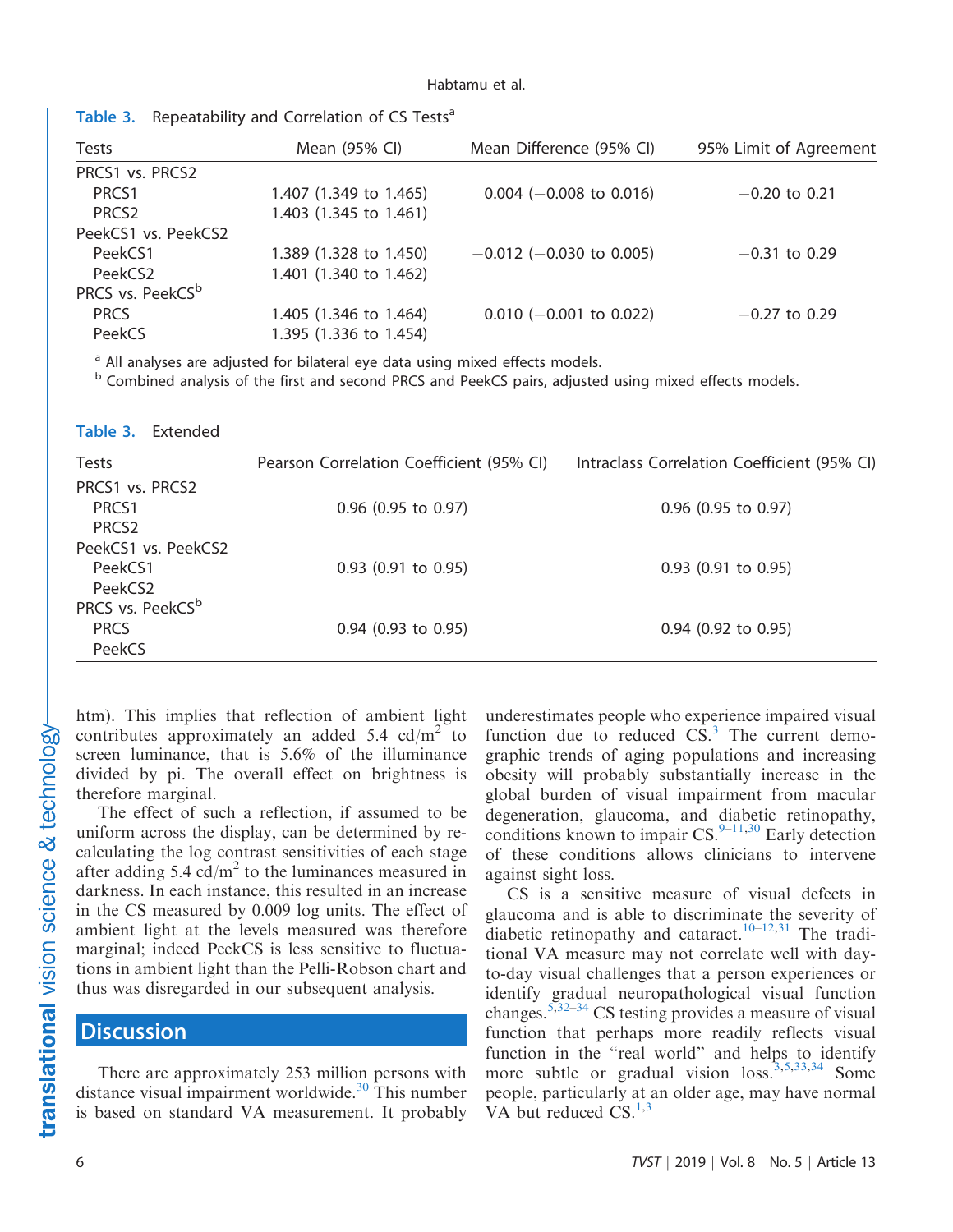#### Habtamu et al.

<span id="page-6-0"></span>

(C) PeekCS<sup>1</sup> vs PeekCS<sup>2</sup> scatter plot

(B) PRCS<sup>1</sup> vs PRCS<sup>2</sup> Bland-Altman plot









Figure 1. Scatter and Bland-Altman plots for test-retest: (A, B) Pelli-Robson CS (PRCS1 versus PRCS2) and (C, D) Peek Contrast Sensitivity (PeekCS1 versus PeekCS2).



Figure 2. (A) Scatter plot and (B) Bland-Altman plot for PRCS and PeekCS.

PRCS vs PeekCS Bland-Altman plot  $(B)$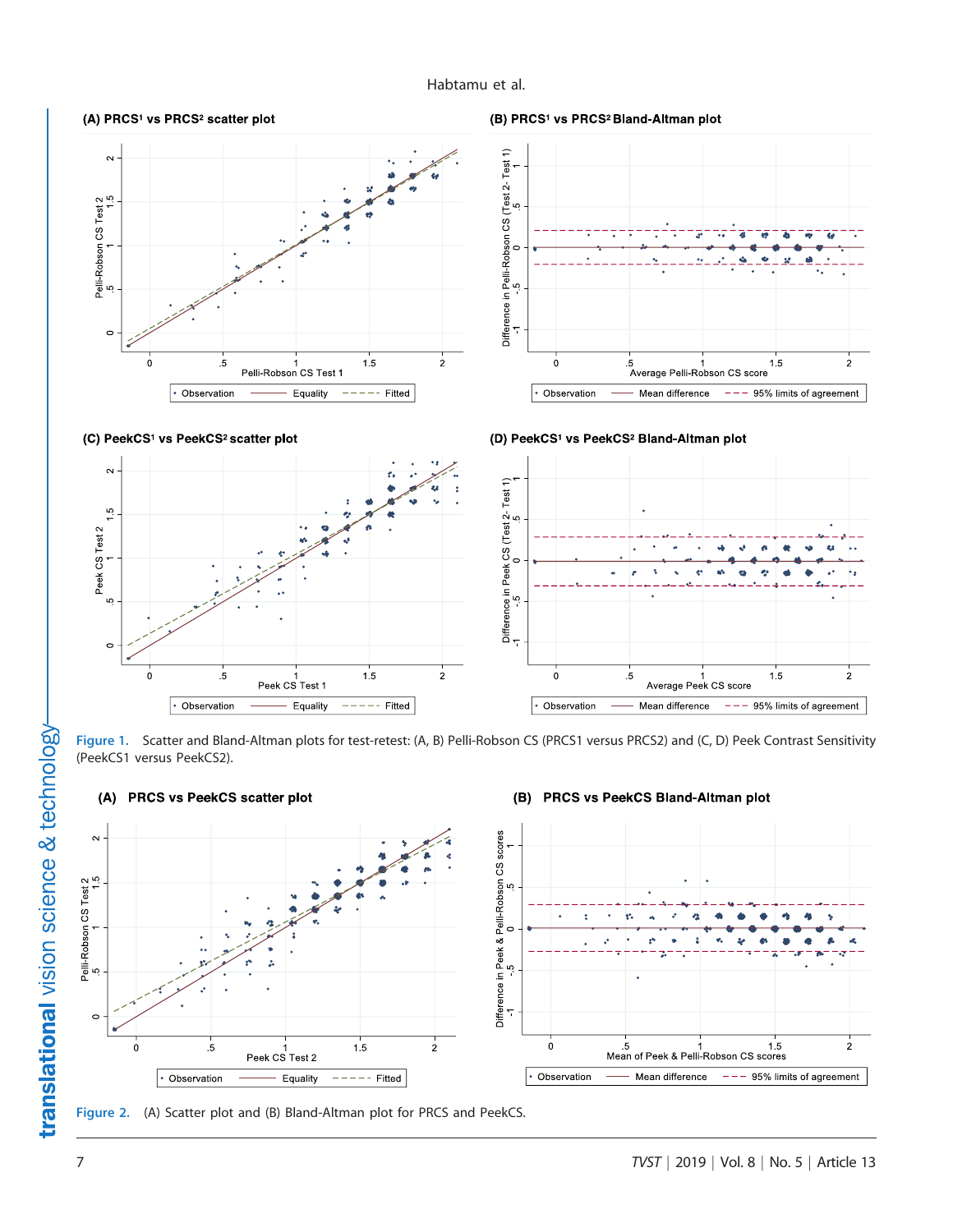Therefore, it is helpful to combine measurement CS with VA in clinical practice to obtain a more complete picture of visual function. $3$  However, CS is infrequently measured in routine clinical practice. This is particularly the case in low- and middleincome settings. The testing of CS requires training, equipment, and time. CS tends to be mostly used in research settings or specialist, very well-resourced clinics. Therefore, there is a need for a low-cost, accessible, quick, and easy to use CS test to enable more widespread use.

Increasing availability of smartphones, including in low and middle-income countries, provides a new opportunity to deliver CS testing. We have previously developed, tested, and released a smartphone-based application to test distance VA, Peek Acuity.<sup>[17](#page-8-0)</sup> This has been downloaded free of charge by more than 50,000 people in more than 140 countries. It is being used in teacher-delivered school-based screening programs to identify children in need of eye care services. $35$  Encouraged by this experience, we have developed the CS test described here.

PeekCS had very good test-retest reliability and was only slightly less well correlated than the testretest of the PRCS test. The PeekCS measurements were highly correlated with the PRCS test and had 95% limits of agreement, which were equivalent to around two steps on the PRCS scale. The difference between the estimated mean CS scores between PeekCS and PRSC tests was very small and unlikely to be clinically significant as the upper bound of the 95% CI still only represents approximately oneseventh of a step in the PRCS test scale.

We believe that PeekCS offers a new CS test with several useful attributes. Most importantly, the test performance both in relation to the reference standard (PRCS) and test-retest is within clinically acceptable and useful limits. Compared with earlier mobile-device based CS tests, PeekCS is simple to use, validated in a relatively large sample with a wide range of  $CS$ .<sup>[18](#page-8-0),[19,21](#page-8-0)[–25](#page-9-0)</sup> It is delivered on the relatively cheap Android-based smart phone platform. It uses the Tumbling-E design and therefore is more relevant to resource limited settings. The test time for PeekCS (45 seconds per eye) was somewhat shorter than those reported for other mobile application tests, which ranged between 53 seconds to several min-utes.<sup>[18,19,22,](#page-8-0)[24](#page-9-0)</sup> PeekCS presents only one randomly orientated ''E.'' This avoids crowding effects and the possibility of learning a sequence if the same chart is used more than once. It provides an easier testing scenario for both the observer and the tester than the

PRCS, where multiple letters are presented to the participant in one chart.

Unlike the gratings-based CS tests, which have only two choices of target orientation, the PeekCS provides three-alternative forced choice target orientations, which will reduce guessing and improve repeatability. $24$  In the PRCS, the tester usually needs to point to the letter being tested, whereas in the PeekCS test the observer only needs to swipe in the direction indicated by the subject and does not need to see the letter being tested. This probably increases tester objectivity. PeekCS provides an automated CS score calculation. The smartphone's ambient light sensor alerts the tester to ambient light levels above a certain level. Although a smartphone may require occasional calibration checks, the PeekCS does not have some limitations of the PR chart such as fading print, difficulty in maintaining an even illumination, and reflections from the chart surface, which may influence the test results, making it a more practical tool for use in wider settings. $36$ 

This study has several limitations. The study was conducted in people affected by trachoma with average age of 50 years. This may limit the generalizability of the study results. In addition, a detailed ocular examination was not possible in this study population, as recruitment was conducted in a community clinic setting. Further validation studies across different populations and disease groups may be required. This study was performed using a single type of smartphone; additional work is needed to assess the test performance on other handsets. We used two separate PRCS charts with different random sequences of the letter "E" for test-retests for each eye. However, the participants were tested on each chart twice, which could lead to a potential learning effect. With regards to PeekCS, the use of a tripod stand places some limitations on how the test is deployed. The reliability of the test when deployed on mobile devices employing display technologies, which are less sensitive to viewing angle, such as organic light emitting diode displays, could be investigated. Similar to the PRCS, the PeekCS only measures approximation of the CS function (CSF) at one point (peak), which provides limited information about frequency-specific deficits.<sup>[19,](#page-8-0)[25](#page-9-0)</sup>

Overall, PeekCS is a repeatable, rapid, accessible, and easy to perform CS test that provides results that are highly comparable with the Pelli-Robson CS test. It provides a realistic approach for collecting CS testing data in the most basic of clinical settings, providing greater insight into an individual's visual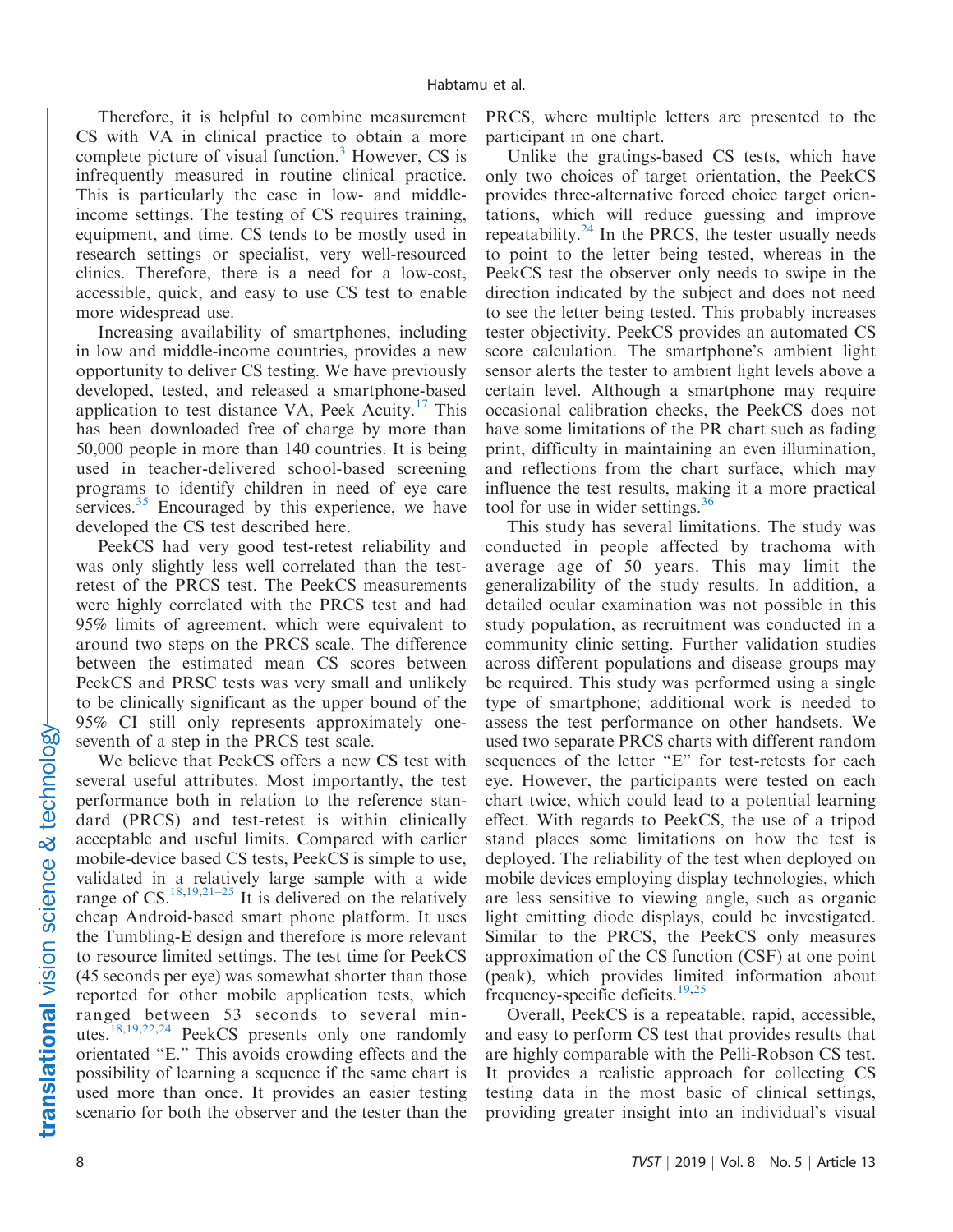<span id="page-8-0"></span>experience. Moreover, it may open up new approaches to the early detection and monitoring of ocular disease.

## Acknowledgments

Supported by the Queen Elizabeth Diamond Jubilee Trust. MJB, EH, and the fieldwork in Ethiopia were supported by the Wellcome Trust  $(207472/Z/17/Z)$ . The funding organizations had no role in the design or conduct of this research.

Disclosure: E. Habtamu, None; A. Bastawrous, Peek Vision Ltd. (E); N.M. Bolster, Peek Vision Ltd. (E); Z. Tadesse, None; E.K. Callahan, None; B. Gashaw, None; D. Macleod, None; M.J. Burton, Peek Vision Foundation (S)

## **References**

- 1. Alghwiri AA, Whitney S. Balance and falls. In: Guccione A, Wong R, Avers D, eds. Geriatric Physical Therapy. 3rd ed. St Louis, MO: Elsevier; 2012:331–353.
- 2. Owsley C. Contrast sensitivity. Ophthalmol Clin North Am. 2003;16:171–177.
- 3. Elliott DB, Flanagan J. Assessment of visual function. Clinical Procedures in Primary Eye Care. 3rd ed. Elsevier; 2007:29–81.
- 4. Ginsburg AP. Contrast sensitivity and functional vision. Int Ophthalmol Clin. 2003;43:5–15.
- 5. Owsley C, Sloane ME. Contrast sensitivity, acuity, and the perception of ''real-world'' targets. Br J Ophthalmol. 1987;71:791–796.
- 6. Lord SR. Visual risk factors for falls in older people. Age Ageing. 2006;35:ii42–ii45.
- 7. Rubin GS, Ng ES, Bandeen-Roche K, Keyl PM, Freeman EE, West SK. A prospective, population-based study of the role of visual impairment in motor vehicle crashes among older drivers: the SEE study. Invest Ophthalmol Vis Sci. 2007;48: 1483–1491.
- 8. Rosenthal BP, Fischer M. Functional vision changes in the normal and aging eye. In: Kauffman TL, Scott RW, Barr JO, Moran ML, eds. A Comprehensive Guide to Geriatric Rehabilitation. Edinburgh, UK: Churchill Livingstone/Elsevier. 2014;381.
- 9. Beatty S. Visual performance in patients with neovascular age-related macular degeneration

undergoing treatment with intravitreal ranibizumab. J Ophthalmol. 2013;2013:e268438.

- 10. Ross J, Bron A, Clarke D. Contrast sensitivity and visual disability in chronic simple glaucoma. Br J Ophthalmol. 1984;68:821–827.
- 11. Howes SC, Caelli T, Mitchell P. Contrast sensitivity in diabetics with retinopathy and cataract. Clin Exp Ophthalmol. 1982;10:173–178.
- 12. Lin S, Mihailovic A, West SK, et al. Predicting visual disability in glaucoma with combinations of vision measures. Trans Vis Sci Tech. 2018;7:22.
- 13. Habtamu E, Wondie T, Aweke S, et al. The impact of trachomatous trichiasis on quality of life: a case control study. PLoS Negl Trop Dis. 2015;9:e0004254.
- 14. Pelli D, Robson J, Wilkins A. The design of a new letter chart for measuring contrast sensitivity. Clin Vis Sci. 1988;2:187–199.
- 15. Gupta L, Cvintal V, Delvadia R, et al. SPARCS and Pelli–Robson contrast sensitivity testing in normal controls and patients with cataract. Eye. 2017;31:753.
- 16. Richman J, Zangalli C, Lu L, Wizov SS, Spaeth E, Spaeth GL. The Spaeth/Richman contrast sensitivity test (SPARCS): design, reproducibility and ability to identify patients with glaucoma. Br J Ophthalmol. 2015;99:16–20.
- 17. Bastawrous A, Rono HK, Livingstone IA, et al. Development and validation of a smartphonebased visual acuity test (Peek Acuity) for clinical practice and community-based fieldwork. JAMA Ophthalmol. 2015;133:930–937.
- 18. Dorr M, Lesmes LA, Elze T, Wang H, Lu Z-L, Bex PJ. Evaluation of the precision of contrast sensitivity function assessment on a tablet device. Sci Rep. 2017;7:46706.
- 19. Dorr M, Lesmes LA, Lu Z-L, Bex PJ. Rapid and reliable assessment of the contrast sensitivity function on an iPad. Invest Ophthalmol Vis Sci. 2013;54:7266–7273.
- 20. Kollbaum PS, Jansen ME, Kollbaum EJ, Bullimore MA. Validation of an iPad test of letter contrast sensitivity. Opt Vis Sci. 2014;91:291–296.
- 21. Mulligan JB. A method for rapid measurement of contrast sensitivity on mobile touch-screens. Electronic Imaging. 2016;2016:1–6.
- 22. Rodríguez-Vallejo M, Remón L, Monsoriu JA, Furlan WD. Designing a new test for contrast sensitivity function measurement with iPad. J Optom. 2015;8:101–108.
- 23. Turpin A, Lawson DJ, McKendrick AM. Psy-Pad: a platform for visual psychophysics on the iPad. J Vis. 2014;14:16.